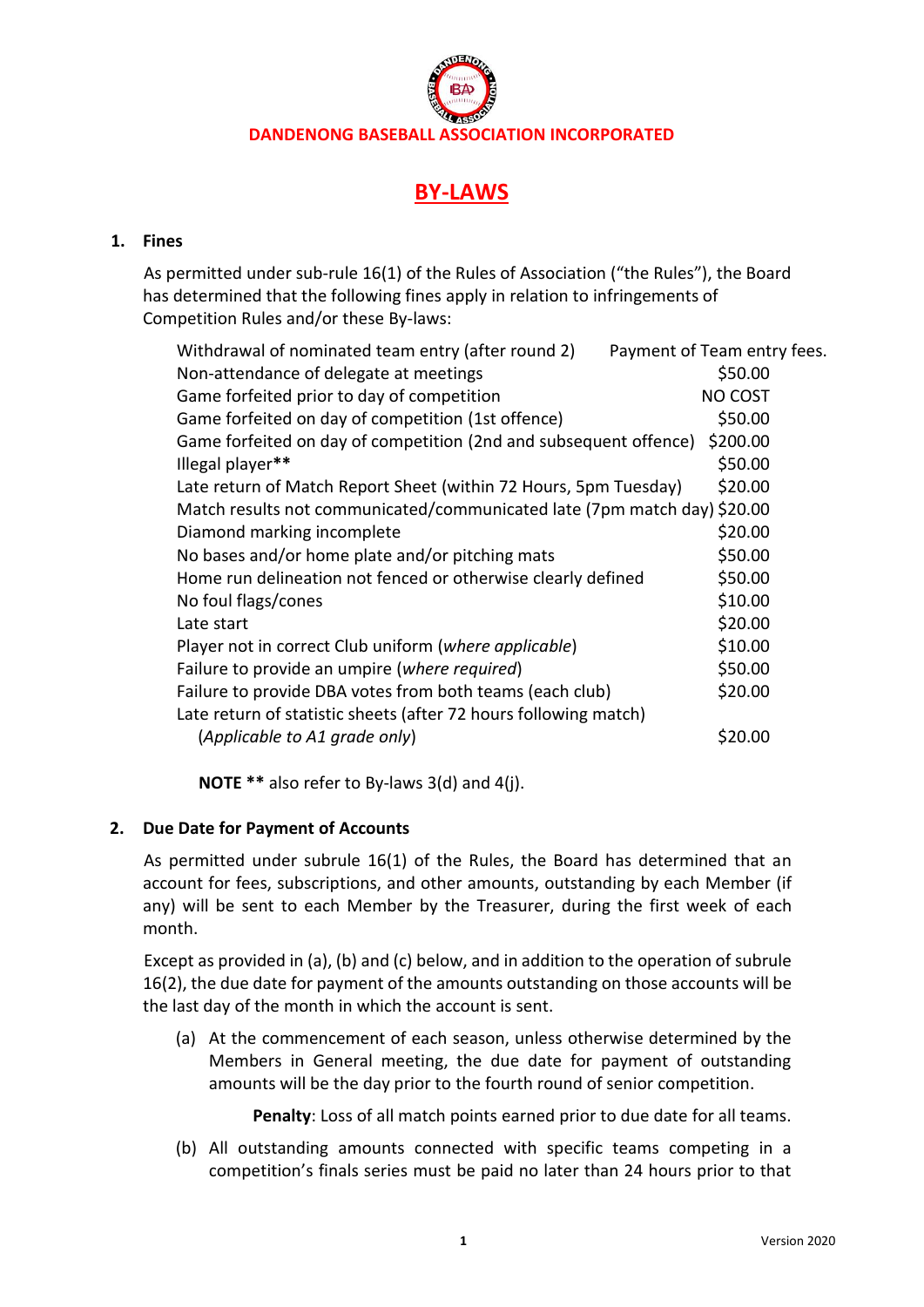

team competing in that series, unless otherwise determined by the Association in General Meeting.

**Penalty**: Disqualification of the specific team from competing in the finals series.

(c) Special levies are due and payable at such times as may be decided by the Association in General Meeting or the Board when making such levy.

**Penalty**: A fine of ten percent (10%) of the special levy.

#### **3. Registration of Participants**

- (a) Subject to paragraphs (b) and (c), any player who competes for a club in a competition conducted by the Association must be registered as a player of that club, and have paid all amounts they owe to, Baseball Victoria (BV) and Baseball Australia (BA) using the prescribed online system.
- (b) For the first game of any new season, where a player is determined to be unregistered and non-financial with Baseball Australia/Baseball Victoria, the player's club will be given 24 hours from midnight of the day of the game to ensure that that player is registered appropriately.
- (c) Unregistered players who fill in on a game day, need not register with Baseball Australia/Baseball Victoria unless it is their second game of baseball in the season (September  $\rightarrow$  August each year) in any competition held under the auspices of Baseball Victoria or Baseball Australia.
- (d) *Playing an unregistered player.*

The penalties for playing a player other than as specified/allowed in paragraphs

- (a) (b) and (c) above are:
	- the fine specified in By-law 1 for an illegal player,
	- forfeiture of all games (score reverts 0-9 to opposing team), and points (if any), in which the player participated, and
	- disqualification of the player from participation in any role in any finals series held under the auspices of the Association during the calendar year.
- (e) *Incorrect information on player registration*.

Any player furnishing incorrect information affecting their playing status on their application for registration with BA/BV is summarily suspended, and remains so until the correct information is registered with BA/BV.

In addition, the Board will review the events leading to, and flowing from, the incorrect disclosure and determine, at its discretion, whether any further action is required and/or penalties are warranted.

(f) Subject to BA/BV, All Coaches, Volunteers, Scorers, Umpires, and officials must be registered with their club via the prescribed online system as a volunteer. Failure for clubs to register their volunteers will result in a warning for the first offence followed by each and every unregistered volunteer being ineligible to participate until registered.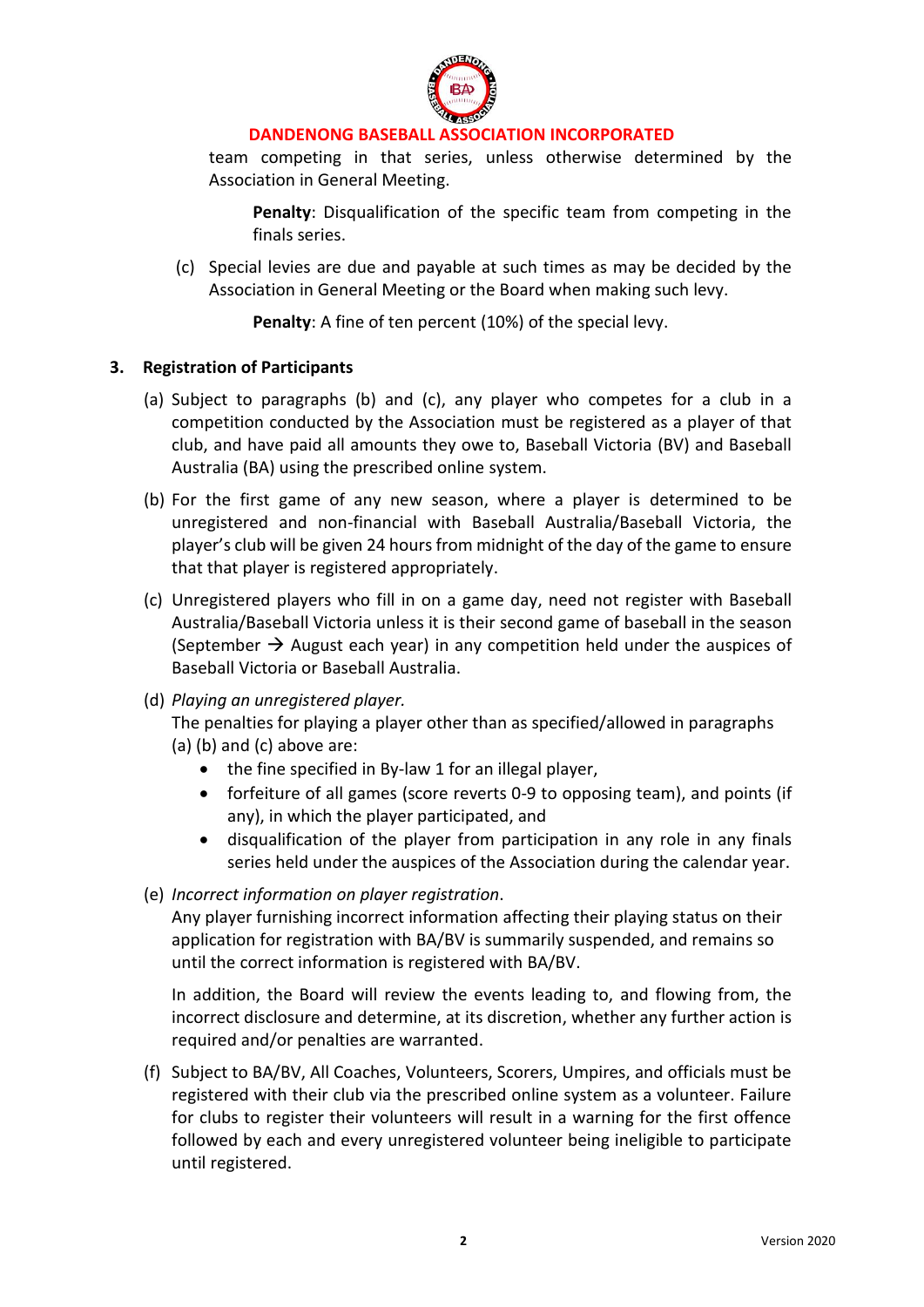

#### **4. Clearances and Permits**

- (a) Players may transfer from one Club or Association to another either by way of Clearance or Match Permit on the prescribed form by their current association, via email attachment. Both Club and Association Secretaries must receive a copy of a Letter or Intent or Letter of Approach prior to a clearance being submitted. All parties mentioned must also be included in all correspondence regarding the clearance.
- (b) A Clearance is an unconditional transfer, intended to be permanent from one team in this Association to:
	- i) Another specified team or Club in this Association,
	- ii) A specified team or Club in another specified Association, or
	- iii) As an open clearance to any team, Club or Association.
- (c) A Match Permit is a conditional transfer/allowance, intended to be temporary, for such period as may be specified therein, as for example a period of one baseball season, or the period of recess between playing seasons, and subject to such restrictions and conditions as may be specified therein:
	- i) To a specified club in another Association, or
	- ii) To another specified Association.

Match permits are specific to the Dandenong Baseball Association and do not apply to other Winter Associations. Clearance or Dual Registration processes will apply.

- (d) No Clearance or Permit may be granted to a player unless a written application in the prescribed form is lodged with the player's club and/or association of current registration before the first day of July in the current playing season.
- (e) Forms and Procedures
	- (i) Clearance or Match Permit Forms must be signed by the player, and where a minor by a parent or legal guardian, and dealt with by the club or association to which it is addressed, and dealt with according to the process specified by BV. A Clearance/Match Permit form must be sent 7 days after a Letter of Intent/Approach.

The Board has the power to call on the officers of the club or affiliated association to show cause why a clearance or permit has been refused, and if they do not reply showing cause, or do not appear after having received seven (7) days' notice in writing, the Board shall have the power to deal with the application.

- (ii) Should a Club wish to approach a player registered with another club, it is its responsibility to advise that other club of their intention in writing, and send a copy of the letter to the Secretary of the Association (or if another association, both parties) at the same time. Clubs must provide a Letter or Intent/Approach 7 days prior sending a clearance/match permit form. Failure to do so is not grounds for a clearance to be rejected, but can be question by the association.
- (iii) Clearance procedures shall allow 14 days for the application to be processed in full. This is from the time of Letter of Intent, through to signed clearance by the current Association (7 Days from LOI to Clearance form, 7 days to completion). This can be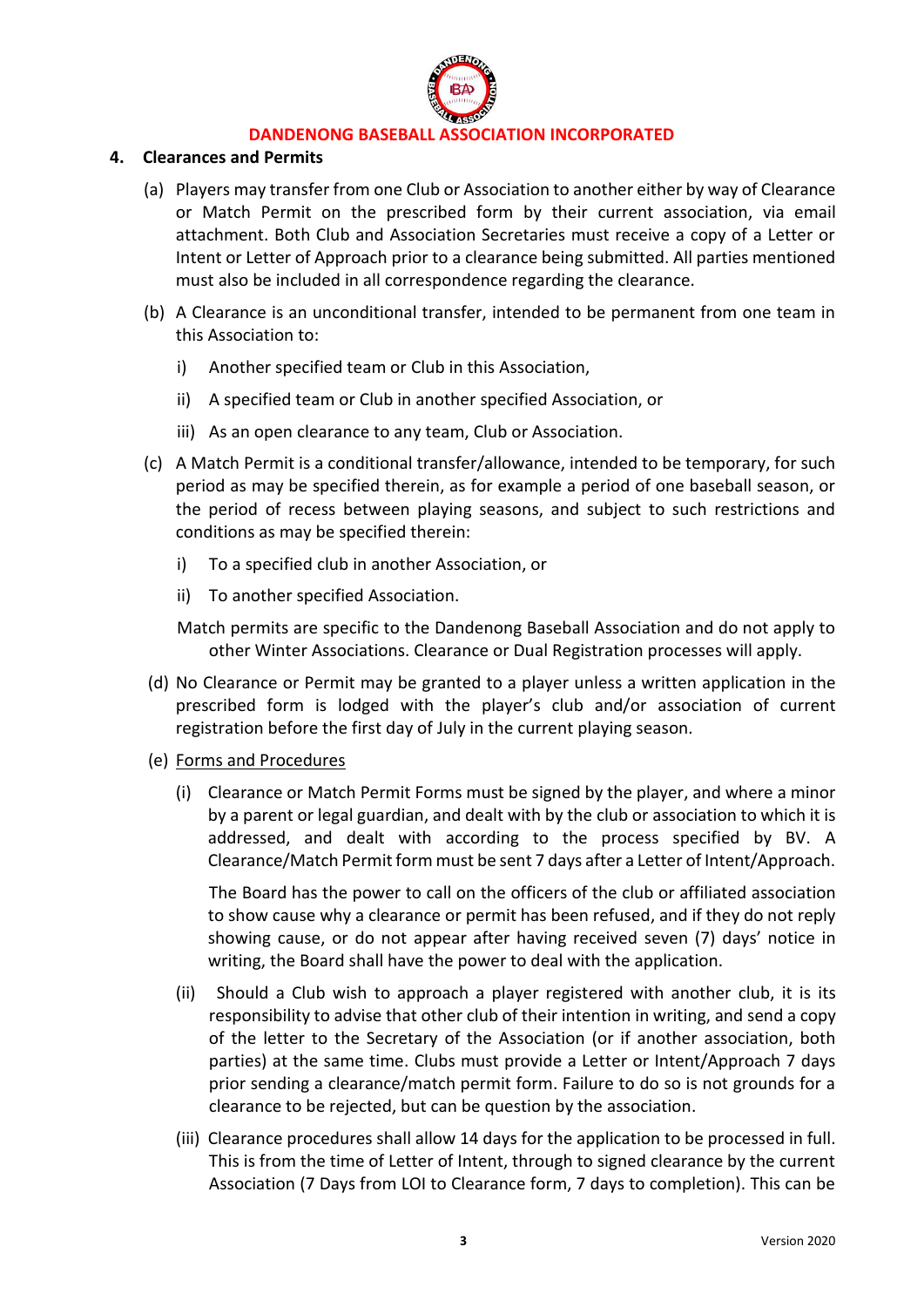

completed in a shorter duration if all parties process forms quicker or by prior approval from the association secretary.

- (iv) The only valid grounds for a club or affiliated association denying a Clearance or Match Permit application is that:
	- the player has an outstanding debt owing to it, and/or
	- the player has not returned to it property it owns, and/or
	- the granting of the application would cause the club or affiliated association to have to withdraw a team that it has entered, or would not be able to enter a team that it could have entered, if the player had not requested the Clearance or Permit, and/or
	- the player would be in breach of the terms of a contract between the player and the club or affiliated association.
- (v) Where a Clearance or Permit application is explicitly rejected within 14 days, or no reply has been received within 14 days, the aggrieved party may appeal the decision by a grievance process.

Where both parties are subject to Division 3 of the Association's Rules of Association, the process must comply with the process set out in that Division. Otherwise, the grievance must be referred to Baseball Victoria for mediation under the grievance procedures set out in its Rules of Association.

- (g) On the expiration of the period of a Permit or on any breach of the restrictions or conditions specified therein, the player shall automatically be regarded as transferred back to the club or association from which the permit was granted. Match permits are only applicable for the time stated on the permit and must not exceed one full season.
- (h) Any player who is not under suspension or disqualified by any club, or association, and has not played with a club, or been registered as a coach of a club at any time during the four preceding years, shall be deemed not to be registered with any Club.
- (i) Members of Armed Forces

Any interstate player who is a member of the Armed Forces of the Commonwealth of Australia may play with any Club in any Competition Match without a clearance, provided he has given an assurance in writing to the Secretary of the Association that he has not been disqualified from playing baseball in the State in which he last played, and has received a permit on the prescribed form from the Association.

(j) Penalties

The penalty for violation of this By-Law, or for playing an ineligible player in any round of matches, shall be default of the game.

- (i) The team violating this by-law shall be loss of any match points relating to the game, and the score to be registered as either 0-9.
- (ii) The opponent of the violating team will be credited with the match points (where applicable) for the game, and the score shall registered as either 9-0.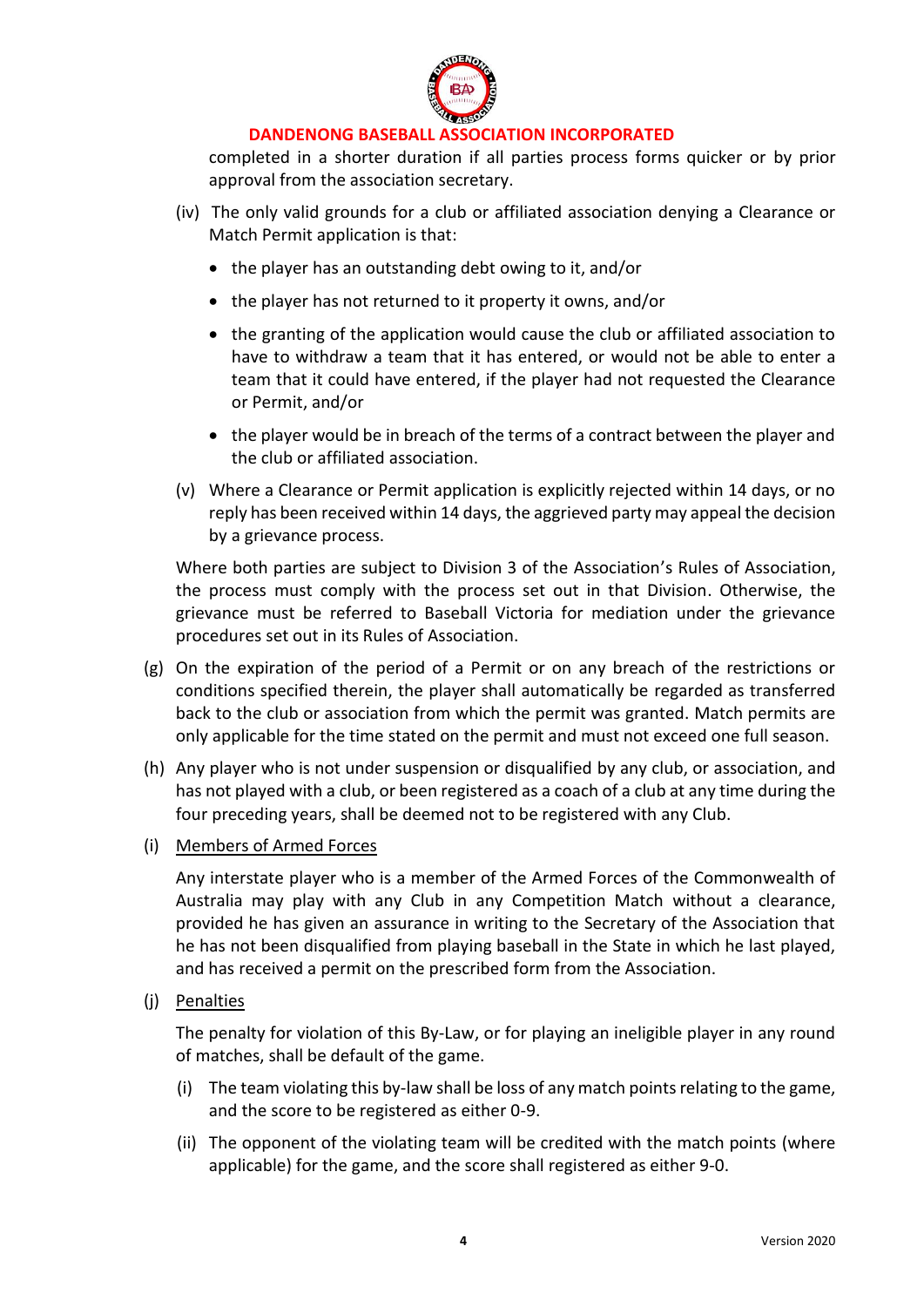

#### **5. Transfer of Players between Teams in the same Club during the Regular Season**

- (a) A Club that enters two teams in the same competition grade must advise the Board in writing, at the time of entering the teams, which team is entered as the higher graded of the two and which team is entered as the lower graded of the two.
- (b) Any club with 2 teams in the same competition grade must provide a list of 5 core players in each team by round 4 of that season competition. These core players cannot interchange between teams.
- (b) Subject to meeting any eligibility requirements of the Competition Rules, players may transfer between teams in the same Club at any time during the season without obtaining a permit to do so.

#### **6. Eligibility of Players for Finals Series**

- (a) For the purposes of this By-law, the grading of teams within a club shall be A1 as the highest ranking grade of competition, with the ranking decreasing in the order set out in Rule 3 of the Senior Competition Rules and then from the highest to lowest age groups set out in the Junior Competition Rules.
- (b) A player shall not be eligible to play in the finals series with a team unless:
	- (i) they are a registered player with the Club that entered the team in the competition, and
	- (ii) they have played in at least 4 games with that Club during the competition season immediately preceding the final series, and
	- (iii) more than half the number of games they have played in during that season have been with that team and/or lower graded teams.
- (c) Notwithstanding anything contained elsewhere in this By-Law, the eligibility of a player to participate in final round with a lower graded team shall not be prejudiced only by the fact that the player was selected to fill a vacancy in a higher graded team resulting from the absence of a player normally playing in a higher graded team being absent due to official duties with team representing the Association at a Winter Championship.
- (d) Other Circumstances May Be Considered

Notwithstanding anything set out in (a), (b) and (c), where a player can show that they did not meet those criteria due to one or more of the following circumstances, and they can produce factual evidence to support their claim, they may seek the Board's approval to be deemed eligible to compete in the finals series for a particular team:

- matches were abandoned due to adverse weather,
- participation in a baseball event under the direct auspices of Baseball Australia,
- duty with emergency services of the State of Victoria,
- duty with the armed forces of the Commonwealth,
- physical injury.

An application under this part must be in writing and lodged with the Secretary of the Association before 5pm on the first Tuesday following the end of the competition season immediately preceding the relevant final series.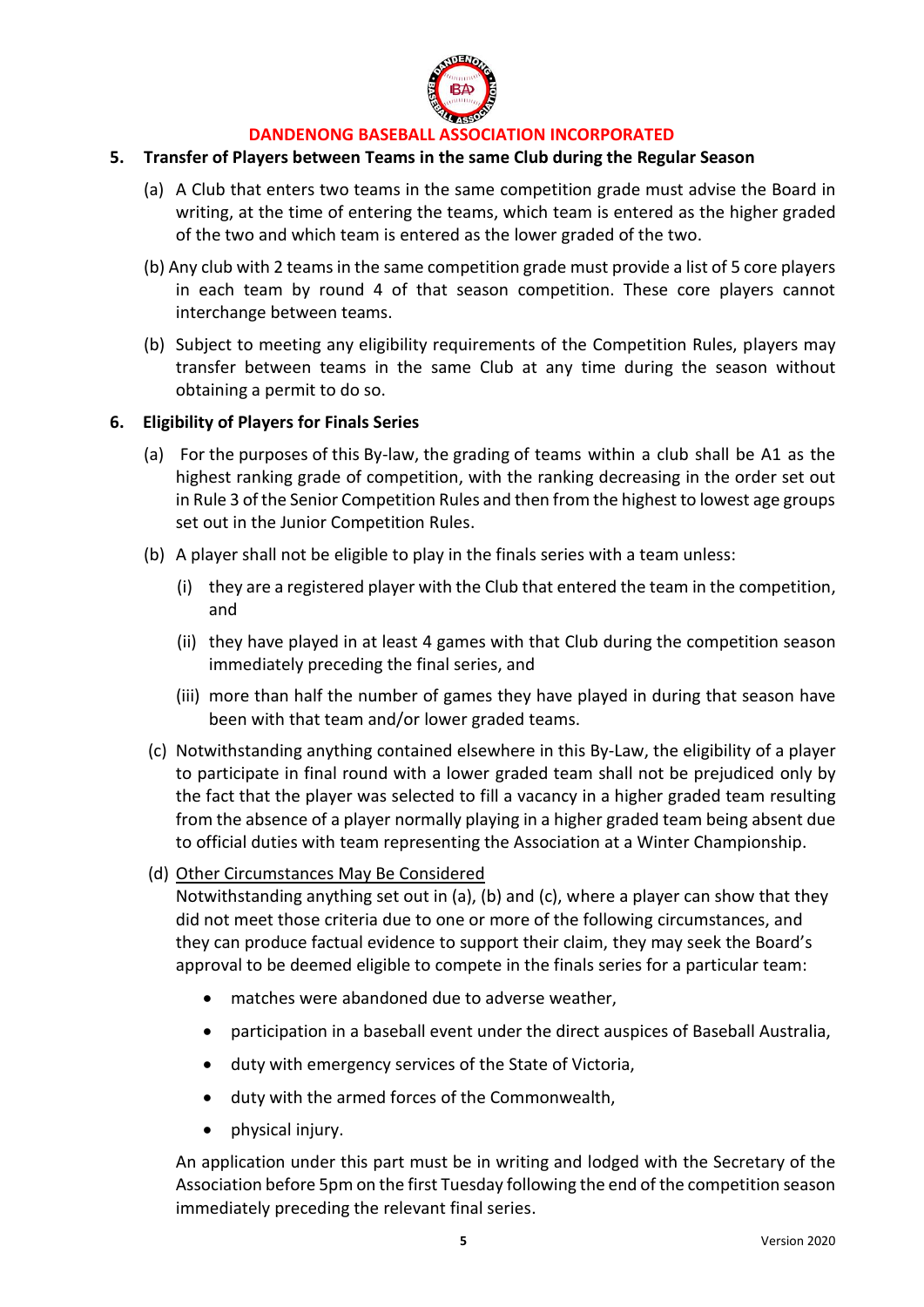

The application shall be dealt with by the Board on the last Thursday before the relevant final series.

The decision of the Board may be appealed under the grievance procedures set out in Division 3 of the Rules of Association.

# **7. Appointment of Coaches**

a) No person may be appointed Coach of any Club or team in the Association without having first been registered as a player of that Club.

b) Subject to requirements by Baseball Australia and Baseball Victoria, All Coaches/Assistant Coaches of all teams must hold the required level of coaching accreditation as stated by BA/BV. Failure to hold this accreditation will result in the coach being unable to participate until this accreditation is held.

#### **8 Working With Children**

All club officers, officials and coaches (including coaches, scorers, team managers, umpires or senior players) who control or otherwise interact with persons under 18 years old, must comply with the current State of Victoria Working With Children (WWC) regulations. Clubs must provide the Association with an up-to-date list at commencement of a new season, or on request, using the prescribed form as determined by the association. Failure to comply will result in that club not being able to participate in any competition under the auspices of Baseball Australia, Baseball Victoria or DBA.

#### **9. Playing Uniforms**

Each club must submit a list detailing the colours and design of all items comprising the intended uniform for that team, before the commencement of each season, for approval by the Board.

Where the Competition Rules for a particular competition provide that all players, or a specified number of them, must be in club uniform, no player competing in that competition may wear clothing not listed in the uniform approved by the Board.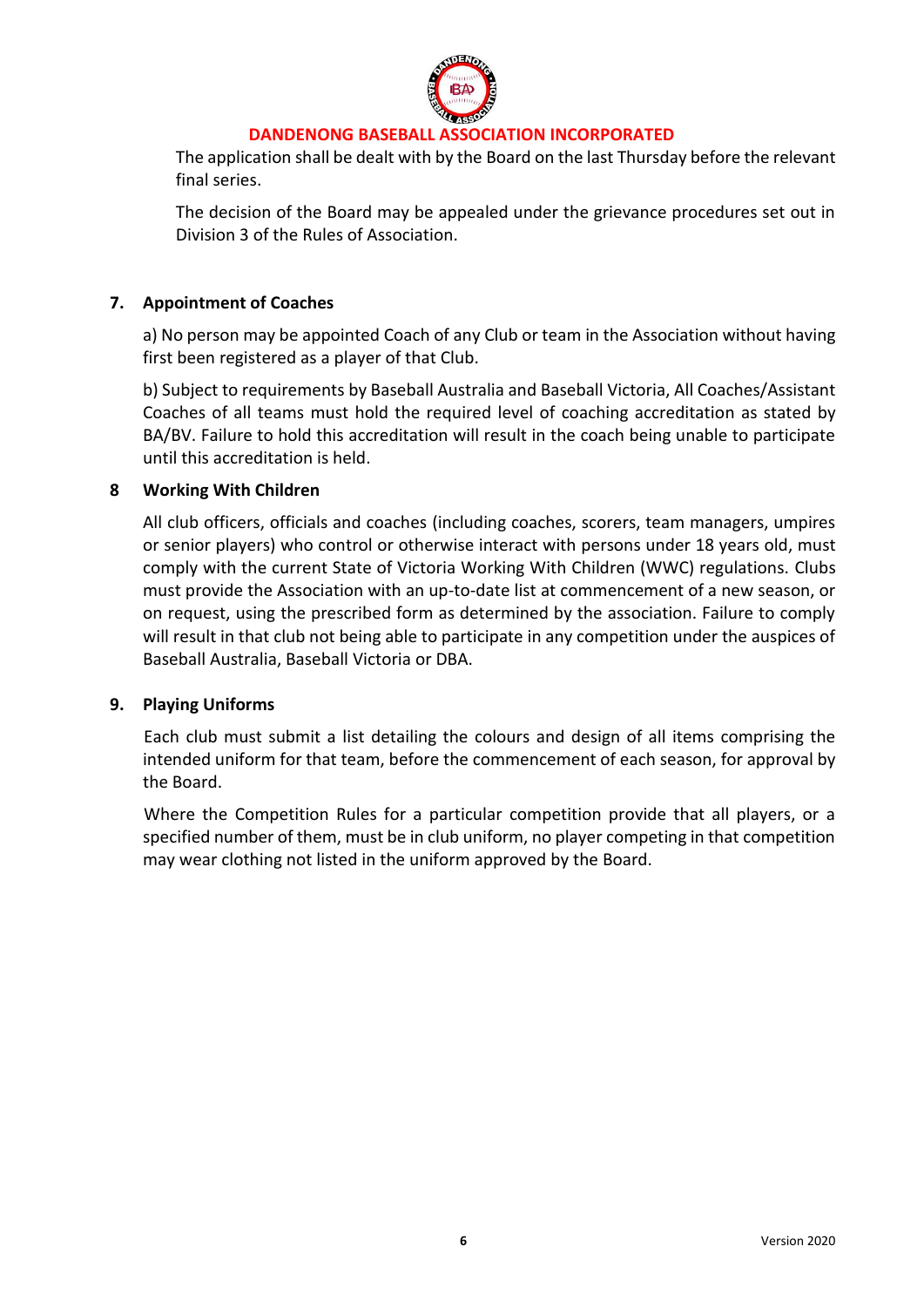

#### **10. Obligations of Players Selected for Representative Teams**

(a) Players selected to representative teams of the Association shall comply with all reasonable requests of the officials appointed to manage those teams, including making themselves available for all reasonable obligations and duties associated with that selection.

Without the express written permission of the Board, any player failing to comply with such requests will be automatically suspended from all competitions until all of the reasonable obligations and duties relating to that selection are still capable of being fulfilled.

(b) Before being issued with an Association uniform, each player, or in the case of a junior player their parent or legal guardian, must sign a receipt in writing accepting responsibility for the care and return of the uniform laundered and in good order and condition, subject to normal wear and tear. The signatory of the receipt may also be required to lodge a security deposit that will be refundable on return of the uniform in the specified condition.

Association uniforms must be returned to the manager in the condition specified within 7 days after the end of the competition for which they were issued.

Where a uniform is returned within 7 days but not in the condition specified, the security deposit will be forfeit. Where the uniform is not returned within 7 days, the player is automatically suspended from all competitions until it is returned, and the deposit is forfeit. If a uniform is not returned before the end of the same playing season the player, or in the case of a junior player their parent or legal guardian, will be charged for the cost of a replacement uniform.

#### **11. Suspensions, Disqualifications and Penalties**

This by-law extends the operation of Division 2 of the Rules of Association for events occurring in relation to any game or event under the control of the Association or a member of the Association, to officers, officials, players, parents and other spectators of ordinary members and associate members of the Association.

(a) Breaches of Working with Children Regulations

Any person holding a Working With Children registration associated with the Association or a member of the Association, who observes a reportable incident under the Working With Children Regulations, must report the incident to the relevant authority as required under those Regulations.

(b) General Powers

The Board reserves the right to fine, suspend or otherwise deal with any officer, official, registered player, or member, of an ordinary member and/or associate member of the Association for any act listed in sub-rule 19(1) of the Rules of the Association.

(c) Failure to Carry Out Reasonable Direction in Relation to a Game or Event Any officer, official, registered player, parent, family member of a registered player, or supporter of an ordinary member or associate member of the Association who fails to carry out any reasonable direction of an officer or official of the Association, or an official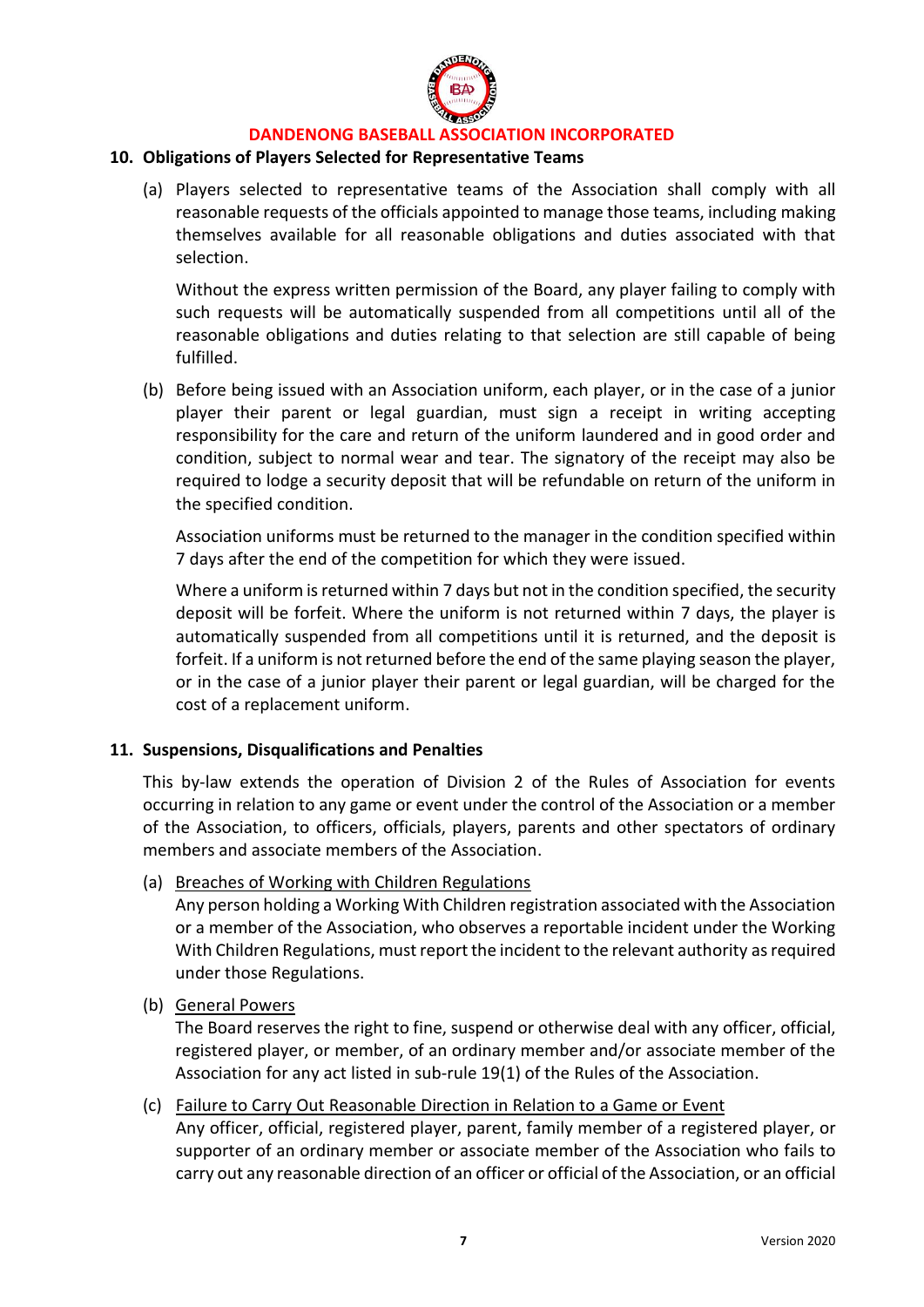

umpire, in relation to a game or event under the control of the association, is liable to such disciplinary action as the Board deems appropriate for the circumstances.

# (d) Breaches of Codes of Behaviour

Any officer, official, registered player, member, family member of a registered player, or supporter of an ordinary member and/or associate member of the Association who breaches a Code of Behaviour issued by the Association, is liable to such disciplinary action as the Board deems appropriate for the circumstances.

# (e) Endorsement of Third Party Suspensions

The Board will endorse all suspensions, disqualifications and other penalties imposed by any recognised incorporated body controlling baseball in Australia, providing it receives notification in writing of such suspension, disqualification or penalty.

(f) Persons Under Suspension Debarred from Taking Part in Matches

Any person under suspension or disqualification by the Association, in accordance with any part of this by-law or the decision of a Tribunal is debarred from either playing, taking part in, or attending, any match under the control of the Association.

- (i) Any officer or official of an ordinary member or associate member of the Association who knowingly allows a suspended or debarred person to participate in breach of their suspension debarment shall be liable to such disciplinary action as the Board deems appropriate in the circumstances.
- (ii) Any registered player of the Association who knowingly plays in or takes part in any match in which a suspended player participates in breach of their suspension shall be liable to suspension or such other penalty as the Board determines appropriate in the circumstances.
- (g) Right of Appeal

Any party suspended, disqualified or otherwise penalised by the Board has the right of appeal by complying with the process set out in Division 3 of the Rules of Association. Subject to that right of appeal the decision of the Board shall be final and binding.

#### **12. Protests**

lf during a match played under the control of the Association any protest shall arise concerning the Rules of Baseball or the Competition Rules (other than judgment decisions) the protest shall be dealt with by the Board, and in such manner as it shall from time to time determine.

Notice of the protest stating clearly the rule or rules believed to have been infringed against must be lodged in writing, by post or email, and received by the Association Secretary within 48 hours of the completion of the game, together with a \$100.00 fee, which shall be forfeited, should the protest be considered frivolous.

- (a) A protest must be lodged at the time of the objection with the umpire. The umpire must be given the opportunity to consider the point raised by the manager.
- (b) The objecting manager, should he decide to continue the protest advises the umpire, and scorers record details as to:
	- (i) Innings
	- (ii) Position of Runners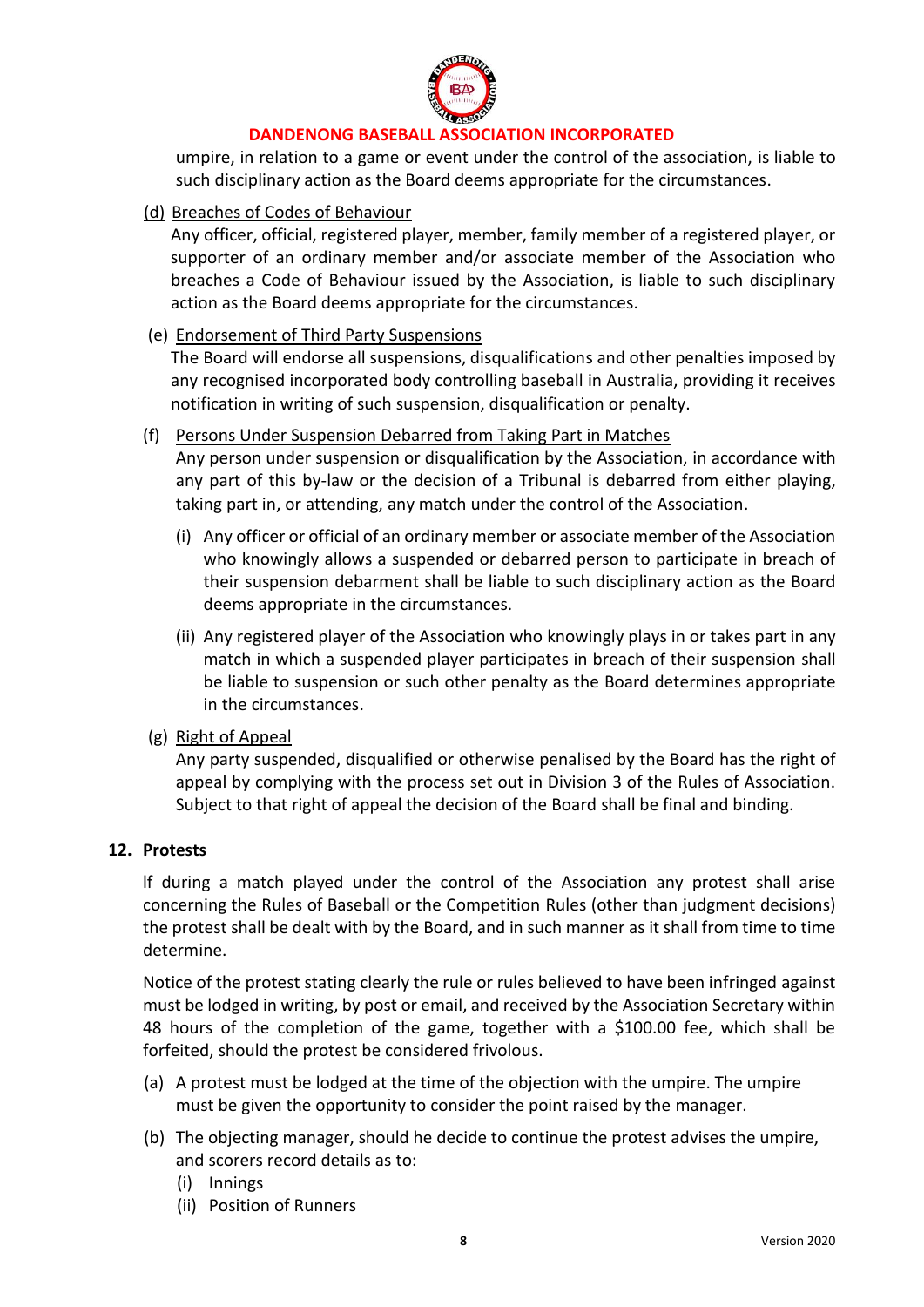

# (iii) The call on player at bat

It is the responsibility of the objecting manager to request the Umpire to endorse upon the Match Report Sheet that a protest has been lodged should they proceed with the protest.

In the event of a protest being raised during a preliminary or grand final, all protests will be dealt with as soon as they occur by the secretary of the association or an officially nominated person of the association as appointed by the secretary. Games will not continue until protests are dealt with.

# **13. Authority for Match Play**

No match or matches shall be undertaken by any Club in the Dandenong Baseball Association without the permission of the Association first being obtained, and no combination of players shall undertake any match or matches without the sanction of the Association. Any Club or player infringing this Rule shall be fined such sum as the Association may determine, and in the case of the Club, may be liable to expulsion from the Association.

#### **14. Inter-Association Games**

- (a) Players for all such matches shall comply with the requirements of the Executive as to transport to and from such matches, accommodation and behaviour.
- (b) The expenses of any player or official selected to play in or officiate at such matches shall not be the responsibility of the Association unless the Board otherwise determines.

#### **15. New Club applications**

- (a) New or existing clubs may apply prior to 1 February each calendar year to become a member of the association for the upcoming season.
- (b) Clubs must provide a copy of their Rules of Association, Certificate of Incorporation, List of all club officials, Most recent Annual report including finances, list of proposed team(s) plus their nominated ground/facilities.
- (c) Subject to 17b, Clubs may also be required to provide any other documentation as seen applicable by the association to justify their application.
- (d) Subject to 17 b, New start up clubs without a financial history shall be required to pay a refundable bond as determined by the association in lieu of their financial history. This shall be dealt with on a case-by-case application depending on the application.

#### **16. Association Member Documentation**

- (a) All Member clubs of the association must complete a Membership Application as the start of each season. Clubs must complete all parts of this form and forward the relevant documents required to the Association Secretary as required.
- (b) Documents required include, but may not be limited to,
	- Certificate of Incorporation.
	- Latest Annual report including Finances.